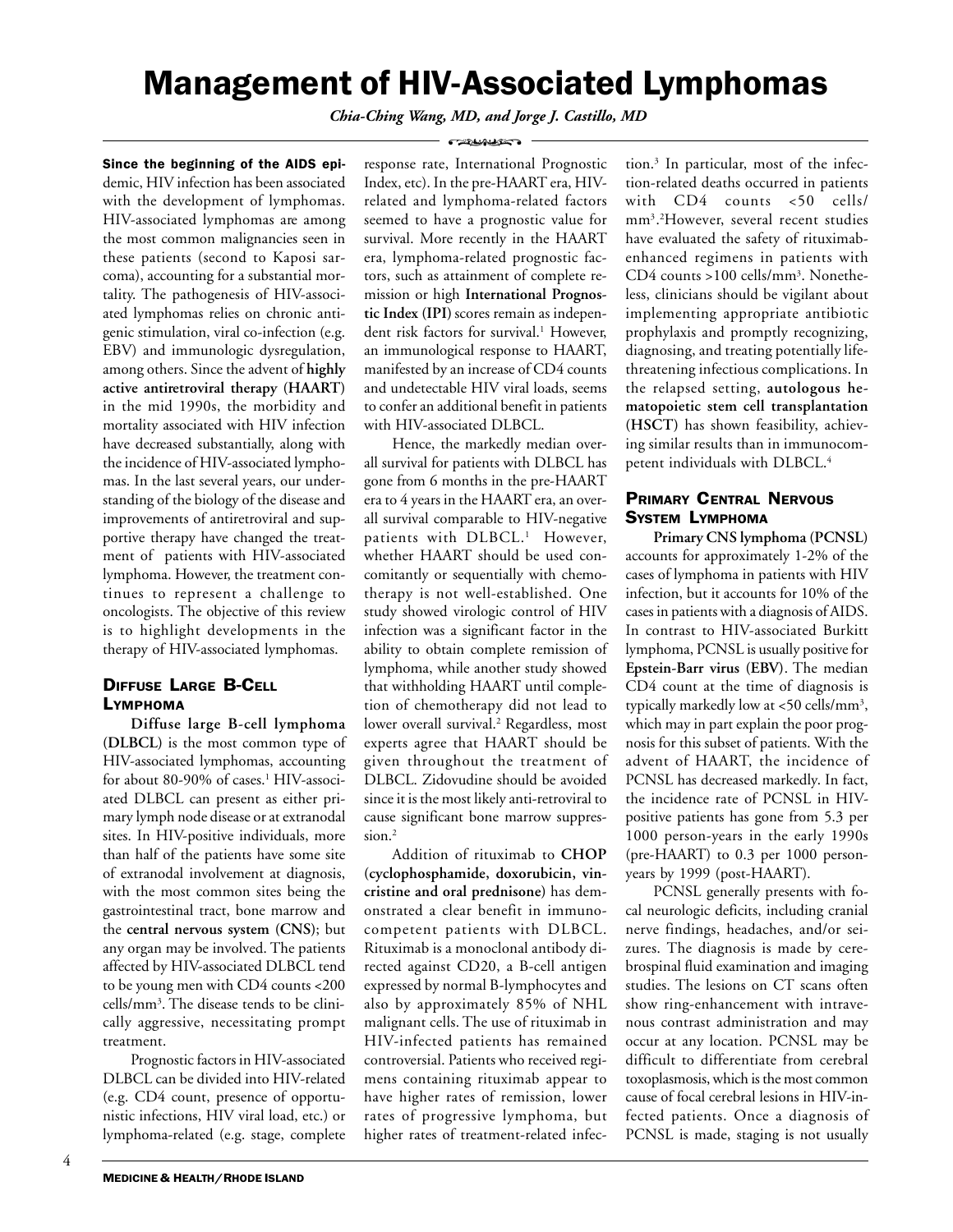necessary, since systemic involvement is rare. The survival of HIV-positive patients with PCNSL before HAART was extremely short at 3 months in patients receiving brain radiation and 1 month in patients who did not receive treatment; in the HAART era, the 2-year overall survival approaches 30%.

In terms of treatment, whole-brain radiation therapy has been used for palliation and can induce improvement in up to 50% of the patients but responses are brief. HAART is recommended in HIV-positive patients with a diagnosis of PCNSL, since there is evidence that it can improve survival concurrently with radiotherapy and steroids if an improvement in the CD4 count is achieved.<sup>5</sup> The role of systemic chemotherapy in HIV-associated PCNSL is unclear; however, highdose methotrexate was associated with an overall survival of 19 months in a small pilot study.6 In our opinion, these patients should be considered for clinical trials.

# PLASMABLASTIC LYMPHOMA

**Plasmablastic lymphoma (PBL)** is an aggressive variant of DLBCL. The cell of origin is thought to be a mature activated B-lymphocyte in transition to become a plasma cell. The majority of cases are seen in HIV patients; however, several cases have been reported in immunocompetent individuals. PBL tends to present involving the oral cavity of HIVpositive individuals with CD4 counts <200 cells/mm3 . The association with EBV is reported at 74%. These tumors have an aggressive clinical course with a high rate of relapses and a median overall survival of 15 months.7

A review of 112 cases of HIV-positive PBL failed to identify prognostic indicators;7 however, a more recent study in 70 HIV-positive PBL patients showed that clinical stage and response to chemotherapy were associated with overall survival.8 Standard regimens such as CHOP are thought to be inadequate to treat PBL, and current guidelines recommend treating PBL with high-intensity regimens such as hyperCVAD or CODOX/M-IVAC. Due to the lack of CD20 expression by the malignant cells, the use of rituximab in PBL is unclear. Antiretrovirals should be started and administered throughout the treatment, if possible.

# PRIMARY EFFUSION LYMPHOMA

**Primary effusion lymphoma (PEL)**, a rare lymphoma seen more commonly in HIV-positive patients, accounts for 3% of all the cases of HIV-associated NHL. It usually presents as an effusion without evidence of detectable masses in HIVpositive patients with severe immunodeficiency (CD4 count <150 cells/mm<sup>3</sup>). PEL is universally associated with human herpesvirus 8 (HHV8), which is also associated with Kaposi sarcoma. The coinfection rate with EBV is reported at 70%. The median overall survival is 6 months.

Patients with HIVassociated lymphomas should be treated by HIV oncologists in settings where they can benefit from research protocols.

A study in 28 patients with HIVpositive PEL identified a poor performance status (ECOG 2 or higher) and absence of HAART prior to PEL diagnosis as prognostic factors for survival.9 Despite its inherent chemoresistance, PEL should be treated, whenever possible, with anthracycline-based regimens, such as CHOP or dose-adjusted EP-OCH with or without intrathecal chemotherapy. Rituximab should be given to the rare cases that express CD20 in the lymphoma cells, as long as their CD4 count is >100 cells/mm3 . All patients should receive G-CSF support and antiretrovirals should be started and administered throughout the treatment.

### BURKITT LYMPHOMA

**Burkitt lymphoma (BL)** is rare in adults in the United States, but is the second most common pathologic type of lymphoma in HIV-infected patients, accounting for 10-20% of the cases.<sup>2</sup> Most patients with HIV-associated BL present with B symptoms, peripheral lymphadenopathy, an intraabdominal mass and laboratory evidence of tumor lysis (hyperkalemia, hy-

pocalcemia, hyperphosphatemia, metabolic acidosis, high LDH and uric acid levels with or without renal failure).<sup>10</sup> BL also tend to occur in patients with relatively higher CD4 counts (>200 cells/ mm3 ) than other lymphomas, such as PBL or PEL.<sup>1</sup> Furthermore, the incidence of BL in HIV-positive patients has not decreased with the advent of HAART. Clinically, the disease is typically rapidly aggressive, developing in a matter of days or weeks, with a propensity to involve the CNS. Therefore, it is imperative to confirm the diagnosis expeditiously in order to avoid delays in initiating therapy.

In contrast with the endemic variants of BL, in which the association with EBV is virtually 100%, the presence of EBV in HIV-associated BL has been reported in 25-40% of the cases. Potential adverse prognostic factors for HIV-associated BL are CD4 counts <100 cells/ mm3 and a high IPI score. The addition of HAART does not seem to have prolonged survival in these patients; however, it will likely allow more intensive therapies and the benefit could be seen in the near future.

Unfortunately, even with the addition of HAART to chemotherapy, patients with BL still have a median survival time of only 6 months, which is unchanged from the pre-HAART era;<sup>11</sup> but in this study, patients did not receive modern intensive regimens. The current treatment of BL resembles that for immunocompetent patients, and involves intensive combination chemotherapy regimens such as hyperCVAD and CODOX/M-IVAC with or without rituximab. Rituximab should not be used in patients with CD4 counts <100 cells/mm<sup>3</sup>. Importantly, CNS prophylaxis is mandatory in these patients, and for this intrathecal methotrexate is commonly used. The guidelines render R-CHOP as inadequate for HIV-associated BL, except for the patients who will not tolerate intensive chemotherapy, in which case R-CHOP can be combined with high-dose methotrexate. Support with G-CSF should be given to prevent febrile neutropenia. Since tumor lysis syndrome is common, prophylaxis with intravenous hydration, urine alkalization and allopurinol or rasburicase is sometimes required during the first cycle of chemotherapy.<sup>10</sup>